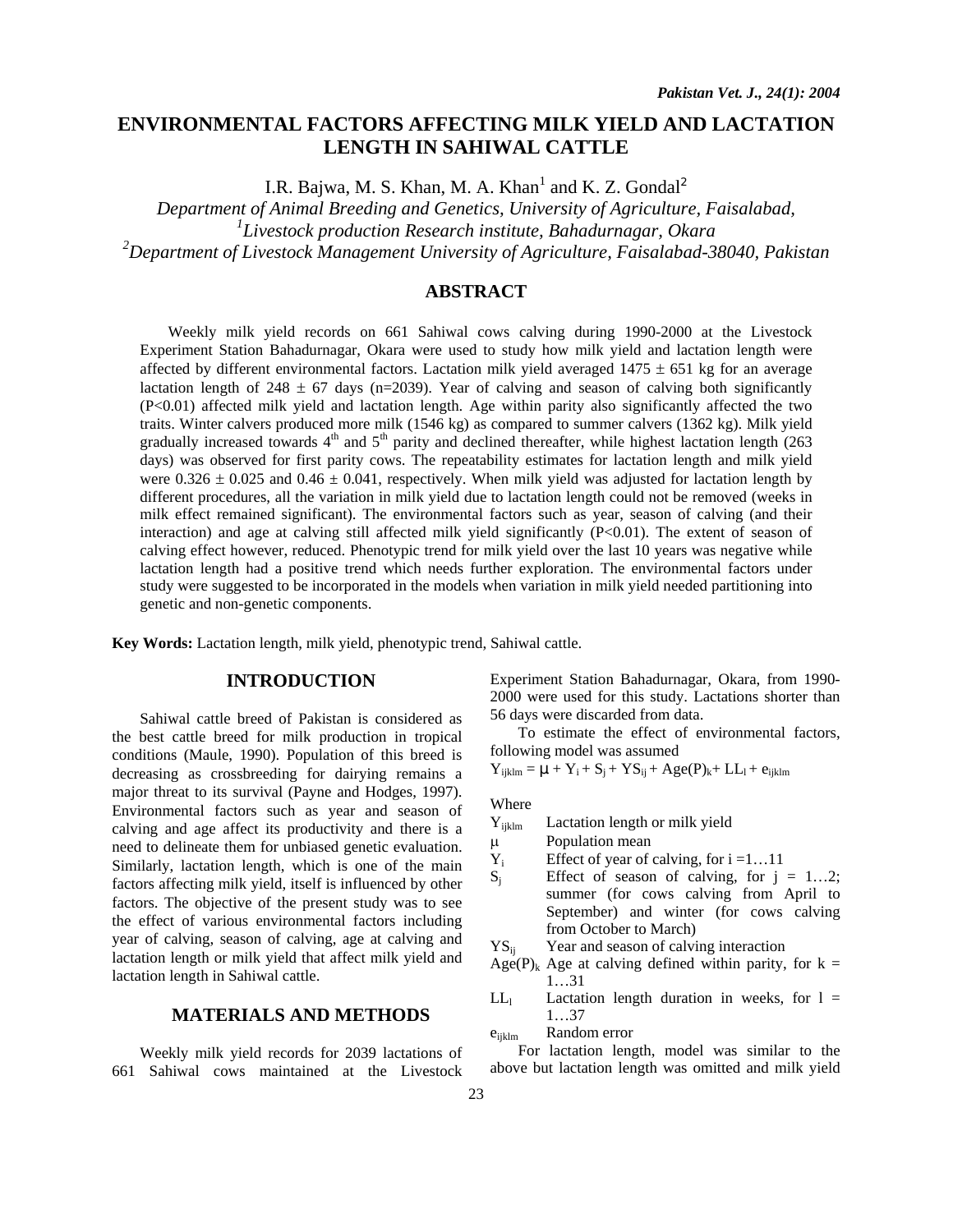was used as a co-variable. Least squares means for milk yield were computed by omitting lactation length from the model as milk yield was pre-adjusted for lactation length.

#### **Milk yield adjustment for lactation length**

Milk yield was adjusted for lactation length by using the last test day yield and average daily yield of the known part of the lactation (Khan and Chaudhry, 2001). Future daily milk yield of unrecorded lactation was predicted using last recorded daily milk yield and average daily yield of the recorded lactation. The estimated yield of unrecorded lactation was then added to the yield of recorded lactation to get an estimate of lactation (308-day) milk yield.

#### **RESULTS AND DISCUSSION**

#### **Lactation length**

Lactation length averaged 289.8 days with standard deviation of 68.88 days when minimum was forced to be at least 56 days and there was no restriction on the maximum value. However, when longer lactations were truncated at 308 days, average reduced to  $247.7 \pm 66.70$ days. Year of calving, season of calving and their interaction affected lactation length, as did the age of the cow (within parity) and milk production (Table 1). All the effects were statistically significant  $(P<0.01)$ . The repeatability estimate of lactation length was 0.326  $± 0.025.$ 

### **Table 1: F-values from analysis of variance for lactation length**

| Source of variation                          | df   | <b>F-value</b> |
|----------------------------------------------|------|----------------|
| Cow (random)                                 | 660  | 2.46           |
| Year of calving                              | 10   | 14.84**        |
| Season of calving                            | 1    | 11.67**        |
| Year x season                                | 10   | $3.42**$       |
| Age within parity                            | 30   | $3.29**$       |
| Milk yield                                   | 1    | 2152.37**      |
| Error<br>$\cdot$ .<br>$\sim$ $\sim$<br>$  -$ | 1326 |                |

\*\* Significant (P<0.01).

Year wise means indicated that there was an increasing trend in lactation length over the last 10 years although, for 1999 and 2000, average lactation length again decreased (Figure 1) which may partly be due to inclusion of incomplete lactations in these years. This trend is not favourable because if genetically there has not been any progress in the herd (Talbott, 1994), the increase in lactation length further deteriorates the situation, as calving interval would be expected to increase as well. Phenotypic trend in lactation length for Nili-Ravi buffaloes at the same farm was also reported positive (Khan and Chaudhry, 2000) and infrequent culling of cows at an early age was reported as one of the reasons for such deterioration (Ahmad *et al*., 1992).

As shown in Table 2, least squares mean was higher for summer calvers  $(251.0 \pm 1.81$  days) as compared to winter calvers  $(243.8 \pm 1.70 \text{ days})$ . When means were averaged over parities highest value was observed for first parity (263  $\pm$  8.8 days), while lowest value was for  $4^{th}$  parity (239  $\pm$  5.8 days). Graphical representation of trend in lactation length by parity is presented in Figure 2. Lactation length decreased from first to  $4<sup>th</sup>$  parity and increased afterwards towards  $8<sup>th</sup>$ parity. Higher mean for the  $8<sup>th</sup>$  parity group may be due to pooling of parities greater than  $8<sup>th</sup>$  in this category.

#### **Milk yield**

Environmental factors affecting milk yield are presented in Table 3. Year of calving and season of calving affected the trait significantly  $(P<0.01)$ . The interaction of year by season of calving effect was nonsignificant for actual milk yield. Weeks in milk had the highest F-value (62.14) justifying the attention lactation length should get in milk yield adjustment. When milk yield was adjusted to 305-days, using last test day milk yield and average daily milk yield of the known lactation, the extent of variation controlled by these environmental factors varied. F-values for season of calving reduced appreciably but its interaction with year of calving reached statistical significance. Still the weeks in milk effect was statistically significant although F-values reduced to 7.45 as compared to 62.14 when no adjustments were made for lactation length. Thus, although the lactation length adjustment procedure adjusted milk yield for this factor, not all the variation due to lactation length was removed.

Looking at the phenotypic trend for the last 10 years, it is clear that there was a negative trend in milk yield over the years (Figure 1 and Table 2). There was some positive trend in the last two years. Yet average milk yield has been decreasing while lactation length increased. Adjusting the lactations for lactation length improved the situation slightly but if data points for the last two years were omitted, decline would be substantial. It may be mentioned that a similar situation has been reported earlier for buffaloes at this experiment station (Khan and Chaudhry, 2000). Although, definite conclusions are difficult to draw for overall situation, as data were limited by the number of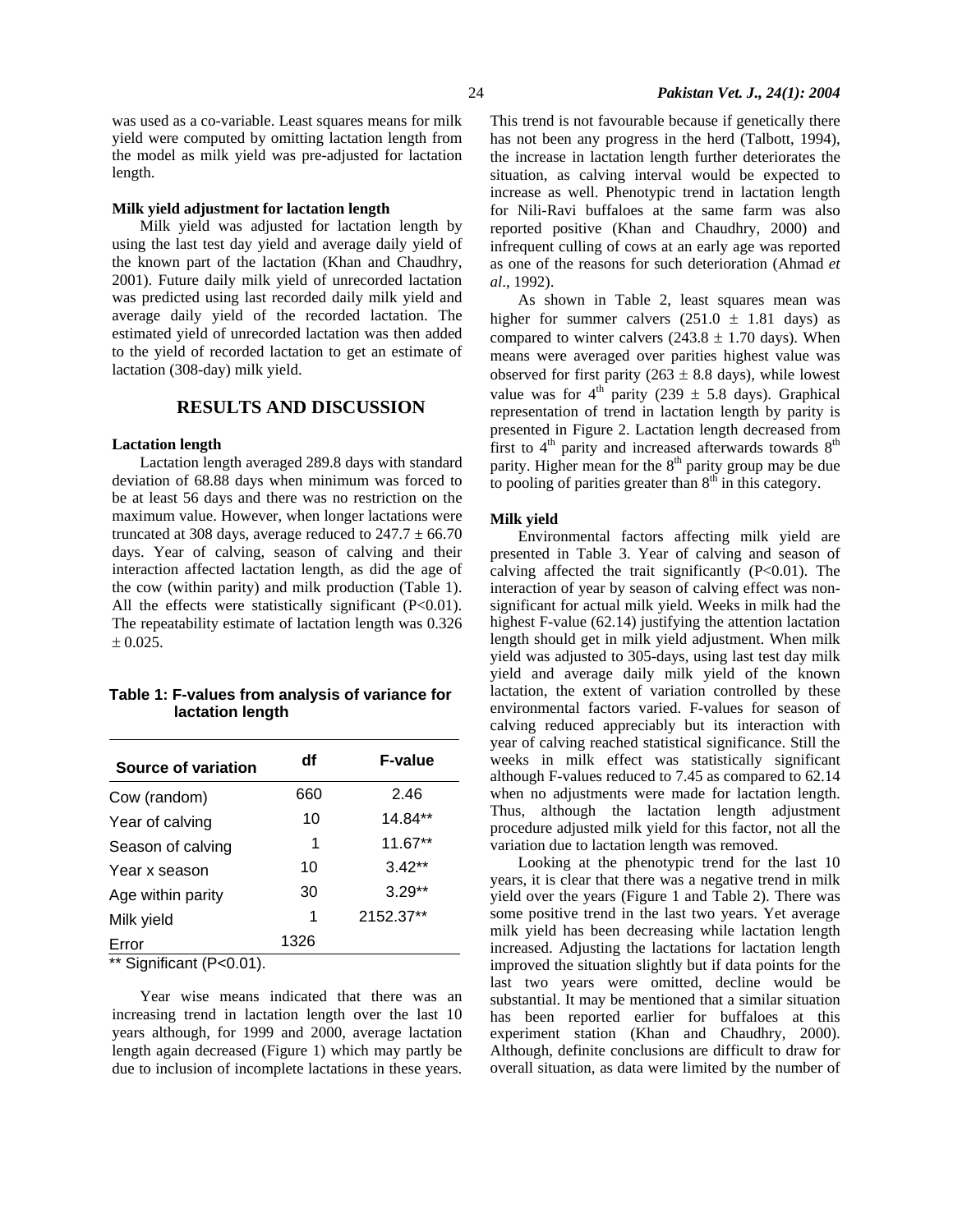

**Fig. 1: Least squares means of milk yield and lactation length by year of calving** 

| <b>Years of calving</b>   | N    | <b>Lactation length</b> | <b>Actual milk yield</b>                   | 305 day milk yield* |
|---------------------------|------|-------------------------|--------------------------------------------|---------------------|
| 1990                      | 224  | $230.8 \pm 9.82$        | $1813.7 \pm 136.24$                        | $2025.7 \pm 96.66$  |
| 1991                      | 198  | $239.6 \pm 8.07$        | $1707.7 \pm 112.39$                        | $1920.9 \pm 79.82$  |
| 1992                      | 203  | $243.3 \pm 6.25$        | $1590.7 \pm 87.62$                         | $1829.3 \pm 62.36$  |
| 1993                      | 200  | $248.9 \pm 5.03$        | $1372.9 \pm 71.25$                         | $1684.4 \pm 50.84$  |
| 1994                      | 195  | $245.7 \pm 3.58$        | $1415.6 \pm 51.93$                         | $1725.6 \pm 37.32$  |
| 1995                      | 178  | $248.5 \pm 3.32$        | $1471.1 \pm 48.52$                         | $1752.5 \pm 34.94$  |
| 1996                      | 176  | $260.8 \pm 3.49$        | $1270.1 \pm 50.40$                         | $1563.2 \pm 36.25$  |
| 1997                      | 177  | $263.9 \pm 4.79$        | $1276.9 \pm 67.86$                         | $1559.6 \pm 48.47$  |
| 1998                      | 164  | $268.0 \pm 6.59$        | $1284.4 \pm 92.33$                         | $1542.7 \pm 65.67$  |
| 1999                      | 164  | $245.5 \pm 8.43$        | $1447.3 \pm 117.51$                        | $1758.7 \pm 83.43$  |
| 2000                      | 160  | $226.0 \pm 10.22$       | $1341.2 \pm 141.96$                        | $1842.6 \pm 100.69$ |
| Seasons of<br>calving     |      |                         |                                            |                     |
| Summer                    | 849  | $251.0 \pm 1.81$        | $1361.7 \pm 29.40$                         | $1694.9 \pm 21.78$  |
| Winter                    | 1190 | $243.8 \pm 1.70$        | $1545.8 \pm 28.15$                         | $1796.9 \pm 20.94$  |
| N =Number of observations |      |                         | * Adjusted milk yield for lactation length |                     |

**Table 2: Least squares means (±SE) of lactation length (days) and milk yield (kg) by year and season of calving** 



 **Fig. 2: Least squares means of lactation length by parity**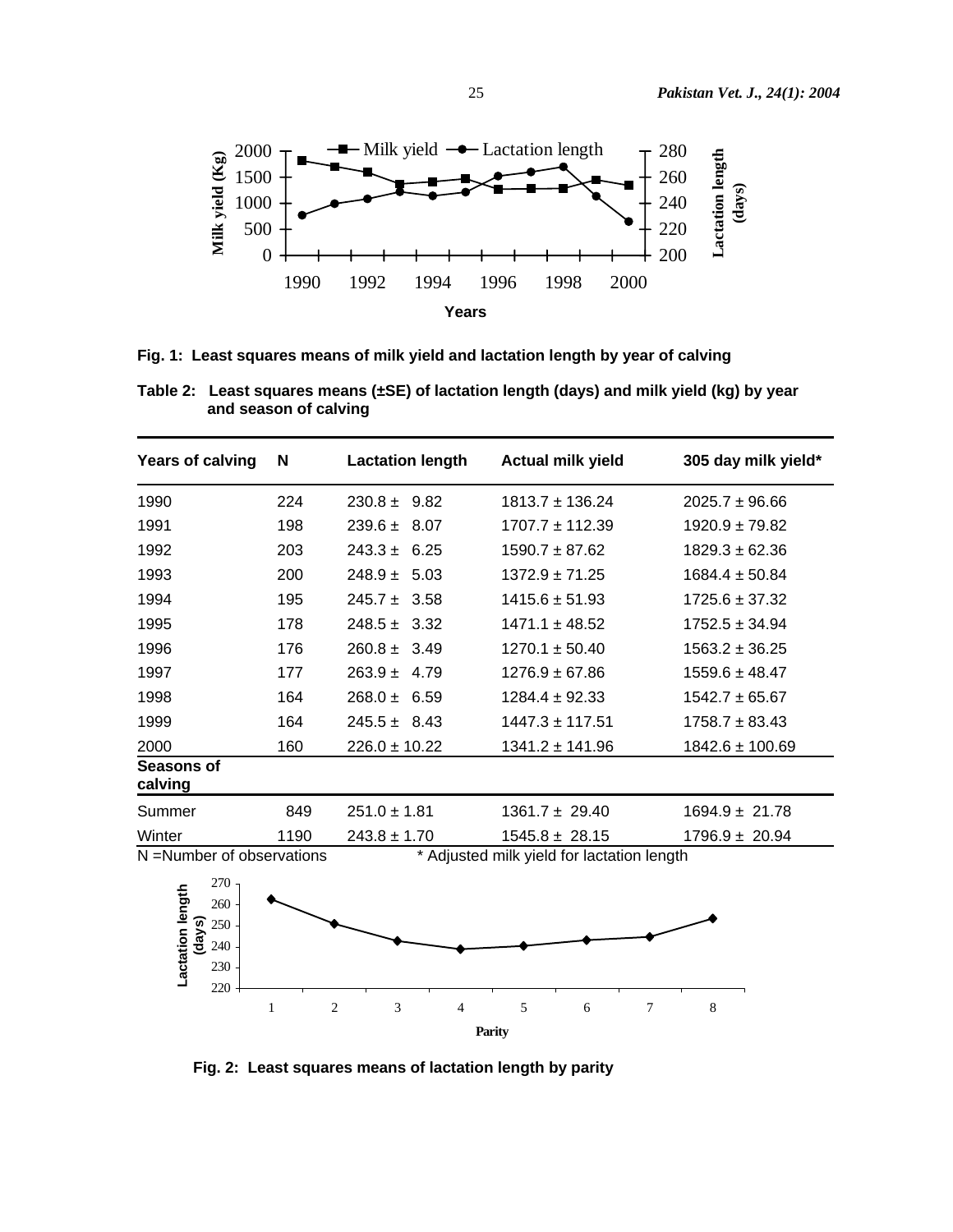| <b>Source</b>     | df   | Unadjusted milk yield | <b>Adjusted milk yield</b> |  |
|-------------------|------|-----------------------|----------------------------|--|
| Cow (random)      | 660  | 3.54                  | 3.66                       |  |
| Year of calving   | 10   | 19.52**               | 21.84**                    |  |
| Season of calving |      | $42.27**$             | 17.95**                    |  |
| Year X Season     | 10   | 1.59 <sup>NS</sup>    | $2.51**$                   |  |
| Age within parity | 30   | 5.56**                | $5.07**$                   |  |
| Weeks in milk     | 36   | 62.14**               | $7.45**$                   |  |
| Error             | 1291 |                       |                            |  |

**Table 3: F-values from analysis of variance for various factors affecting lactation milk yield** 

\*\* Significant  $(P<0.01)$ , NS = Non-significant

years included and genetic trend was not worked out. However, if these results are read with the earlier reports on these animals (Talbott, 1994), situation needs immediate attention of the management as to why milk yield deteriorated over the years.

Season of calving affected both the lactation length and milk yield. Summer calvers had lactation length of  $251.0 \pm 1.81$  days as compared to winter calvers where average lactation length was  $243.8 \pm 1.70$  days. Milk yield on the other hand had the opposite trend. Summer calvers produced 184 kg less milk (1361 vs 1545 kg) as compared to winter calvers. Even after the adjustment for lactation length, winter calvers produced 1797 kg as compared to 1694 kg for summer calvers (Table 2). Many earlier studies on Pakistani Sahiwals reported that winter calvers produceds more than the summer calvers. Javed (1999) reported lowest milk yield of  $1<sup>st</sup>$ parity Sahiwal cows calving in hot dry summer. When all parities were analysed, milk yield was maximum for winter calvers and minimum for those calving in hot and dry summer. Dahlin (1998) also reported that Sahiwal cows calving in winter season produced more milk than those calving in other seasons. Supply of abundant green fodder in winter as compared to summer season was given a plausible cause. Iqbal (1996), Talbott (1994), and Ahmad *et al.* (1978) also reported higher milk yield for Sahiwal cows calving in winter months than those calving in other seasons.

Age at calving across parities affected milk yield differently as least squares means for a certain age was in general different for different parities. For example, least square means of unadjusted milk yield for 67-72 months of calving were 1546.7 $\pm$ 89.50 and 1506.2  $\pm$ 71.85 kg for  $2<sup>nd</sup>$  and  $3<sup>rd</sup>$  parities, respectively. Trend for age across parities was not consistent. For example adjusted milk yield had a negative trend for age at calving for first parity while for most of the other parities, trend was positive (milk yield increased with increase in age at calving). Averages of least squares means of milk yield across parities indicated that milk yield increased with increase in parity and maximum production was obtained around  $4<sup>th</sup>$  and  $5<sup>th</sup>$  parities where after there was a declining trend (Figure 3). Reports in the literature support these results. Earlier, Tahir *et al.* (1989) reported that milk yield was maximum in 5<sup>th</sup> lactation of Sahiwal cows. Dahlin (1998) and Ahmad (1999) also reported increase in milk yield towards third parity. But only three parities were included in these two studies. Javed (1999) reported increase in milk yield towards  $5<sup>th</sup>$  parity and decline thereafter to  $12<sup>th</sup>$  parity. In an Indian study on Sahiwal cattle (Deshpande and Sakhare, 1984), maximum milk yield was also reported for the  $5<sup>th</sup>$ parity. A contradictory report that parity had no significant effect on milk yield (Dhumal *et al.,* 1989) is also available in the literature.

## **CONCLUSION**

It is concluded that milk yield and lactation length are affected by year and season of calving. Adjusted milk yield (adjusted for lactation length) and lactation length are affected by year into season of calving interaction but actual milk yield is not affected by year by season of calving interaction. Age within parity also affected lactation length and milk yield. Negative phenotypic trend in milk yield is alarming and needs further investigations.